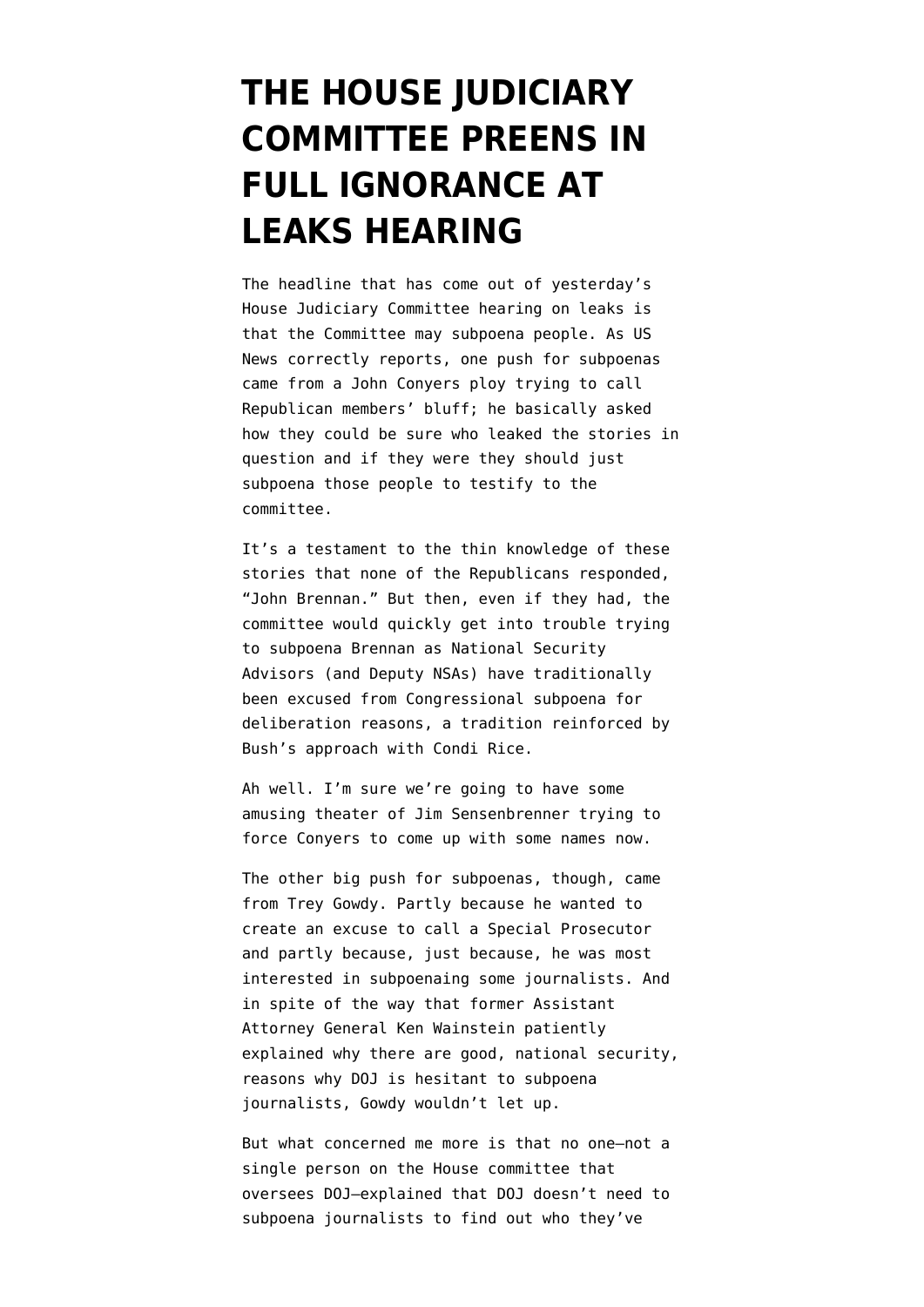been talking to. They've given themselves the authority to get journalist call records in national security cases without Attorney General approval.

That's a detail every member of the committee should know, particularly if they're going to hold hearings about whether DOJ can adequately investigate leaks. And while I expect Trey Gowdy to be ignorant, it seems they all are ignorant of this detail.

There was another display of ignorance I find troubling for a different reason. Dan Lungren suggested that he learned of what we're doing with StuxNet from David Sanger's reports. He rightly noted that–as the Chair of the House Homeland Security Subcommittee on Cybersecurity–he ought to learn these things from the government, not the NYT. And while his ignorance of StuxNet's escape may be due to the timing of his ascension to the Subcommittee Chair (most members of the Gang of Four, except Dianne Feinstein, would not have gotten briefed on early stages of StuxNet, when someone should have told the government what a boneheaded plan it was), the Subcommittee still should be aware that our own recklessness has made us vulnerable in dangerous new ways.

Perhaps the most telling detail of the hearing, though, came from retired Colonel Kenneth Allard. He was brought on, I guess, to [label](http://judiciary.house.gov/hearings/Hearings%202012/Allard%2007102012.pdf) what we did with StuxNet an act of war (without, of course, considering whether that is the problem rather than the exposure that both Republican and Democratic Administrations are engaging in illegal war without telling anyone). In his comments, he went so far as to say that "What Mr. Sanger did is equivalent of having KGB operation run against White House."

Someone had to accuse the journalists of being enemy spies.

But Allard's [statement](http://judiciary.house.gov/hearings/Hearings%202012/Allard%2007102012.pdf) reveals where all this comes from: personal pique against the NYT for coverage they've done on him. Not only did he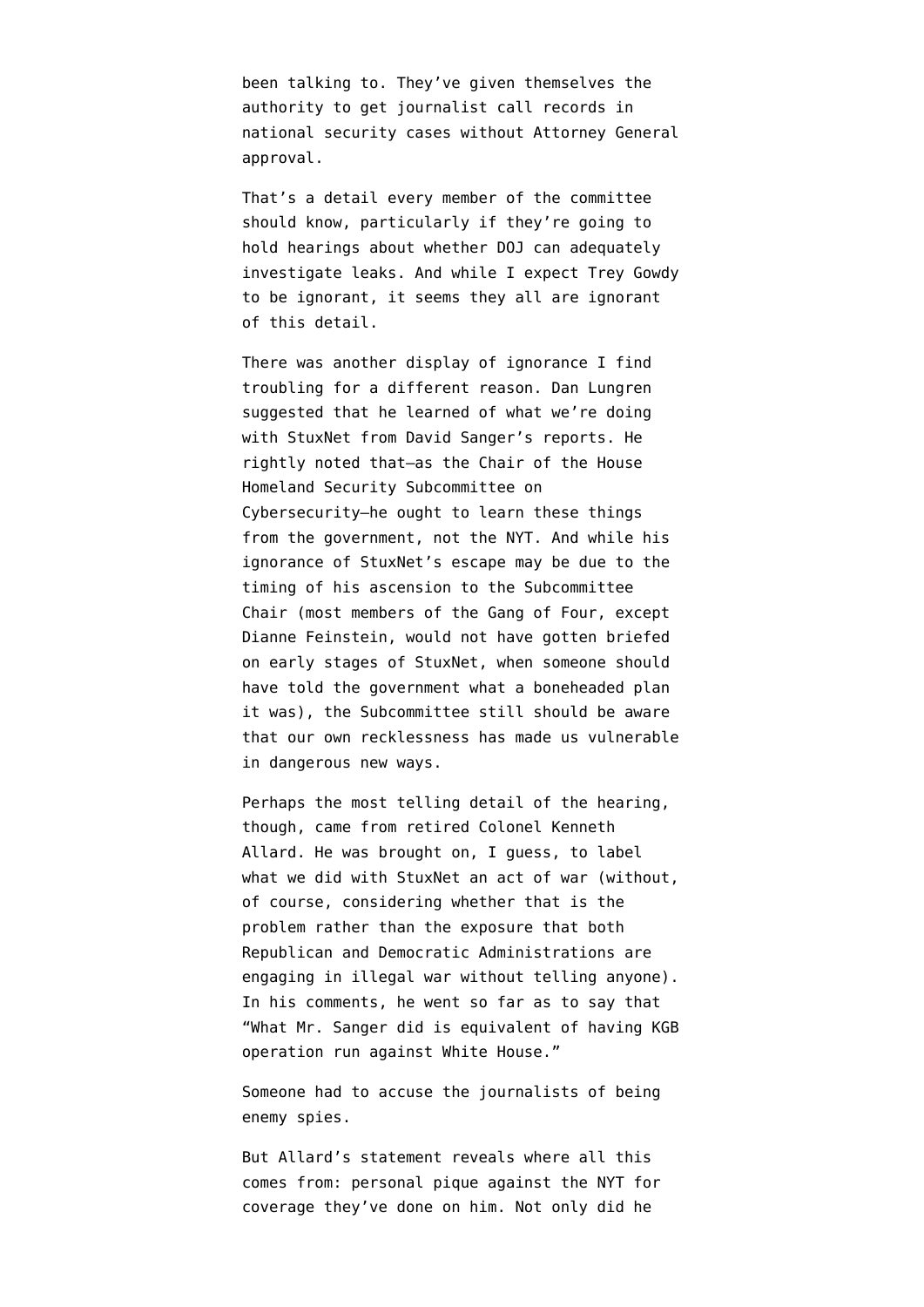complain that David Sanger's publisher didn't give the New York Journal of Books, for which he writes reviews, an advance copy, but also that the NYT reported on the scam the Pentagon set up to give select Generals and Colonels inside information to spin favorably on TV.

> Third, I have personally experienced what it feels like when the NYT deliberately distorts national security information, even to the point of plagiarism. On April 20, 2008, the NYT published an inflammatory expose: "Behind Analysts, Pentagon's Hidden Hand" by David Barstow. The Times' article charged that over 70 retired officers, including me, had misused our positions while serving as military analysts with the broadcast and cable TV networks. The article went on at considerable length (7500 words) to suggest that: we had been seduced by privileged access to closed-door Pentagon briefings; that some of the military analysts had allowed their ties to defense contractors to influence what they later said on TV (there were even hints of possible kickbacks); but above all, that the military analysts had conveyed to their TV audiences a view of the wars in Afghanistan and Iraq secretly shaped by Pentagon propaganda.

This whole leak hunt has become an opportunity for those who've been slighted in the past–even if the slight was deserved–to engage in literal McCarthyism in retaliation.

It is a concern that Dan Lungren learns about this stuff from the NYT. It is a concern that our system of secrecy allows both parties to engage in self-serving information asymmetry to reinforce their own political power. It is a concern that Trey Gowdy and the rest of the committee are ignorant about the Agency they're supposedly overseeing.